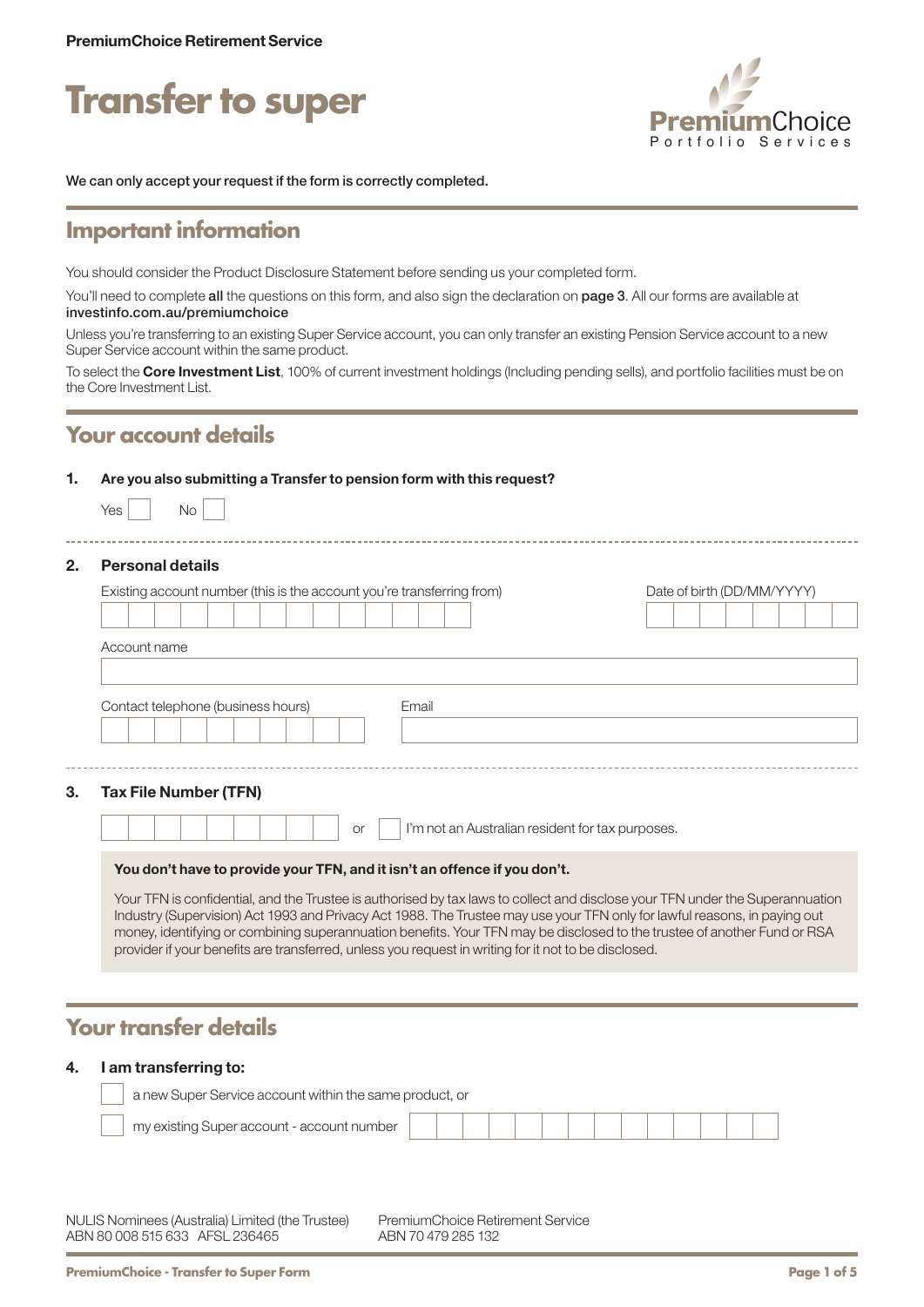#### 5. Investment List

If you are transferring to an existing account please go to question 6.

For my new Super Service account, I want the following Investment List to apply:

Core Investment List; OR full Investment List

If no nomination is made, no changes will be made to your current Investment List.

To select the Core Investment List, 100% of current investment holdings (Including pending sells), and portfolio facilities must be on the Core Investment List.

#### 6. I want to transfer:

100% of my existing account (this will close your account).

\$ from my existing account.

by leaving  $|\$ 

Where you're requesting a partial transfer, you need to attach a cover letter confirming the name and amount of each investment to be transferred to super. Amounts can be specified as dollar or percentage values.

#### 7. Are you looking to add money to your super account once the transfer is completed?

 $\overline{\phantom{a}}$  Go to next question

Yes **I** have completed and attached an Additional and regular investments form.

### **Your beneficiary nomination**

#### 8. Please select one of the following options below

Carry over my<br>current nomination

This will carry over the nomination on your account specified in **Question 2.** Where you have a reversionary nomination on your account, this will be carried over as a non binding nomination on your new super account.

Create a new<br>beneficiary nomination

I have provided a new nomination in the attached Beneficiary nomination form.

### **Adviser Service Fee**

9. Have you negotiated an advice fee with your financial adviser that you want us to deduct from your account?

No **Go to Applicant declaration** 

Yes **X** You'll need to complete an Adviser Service Fee form.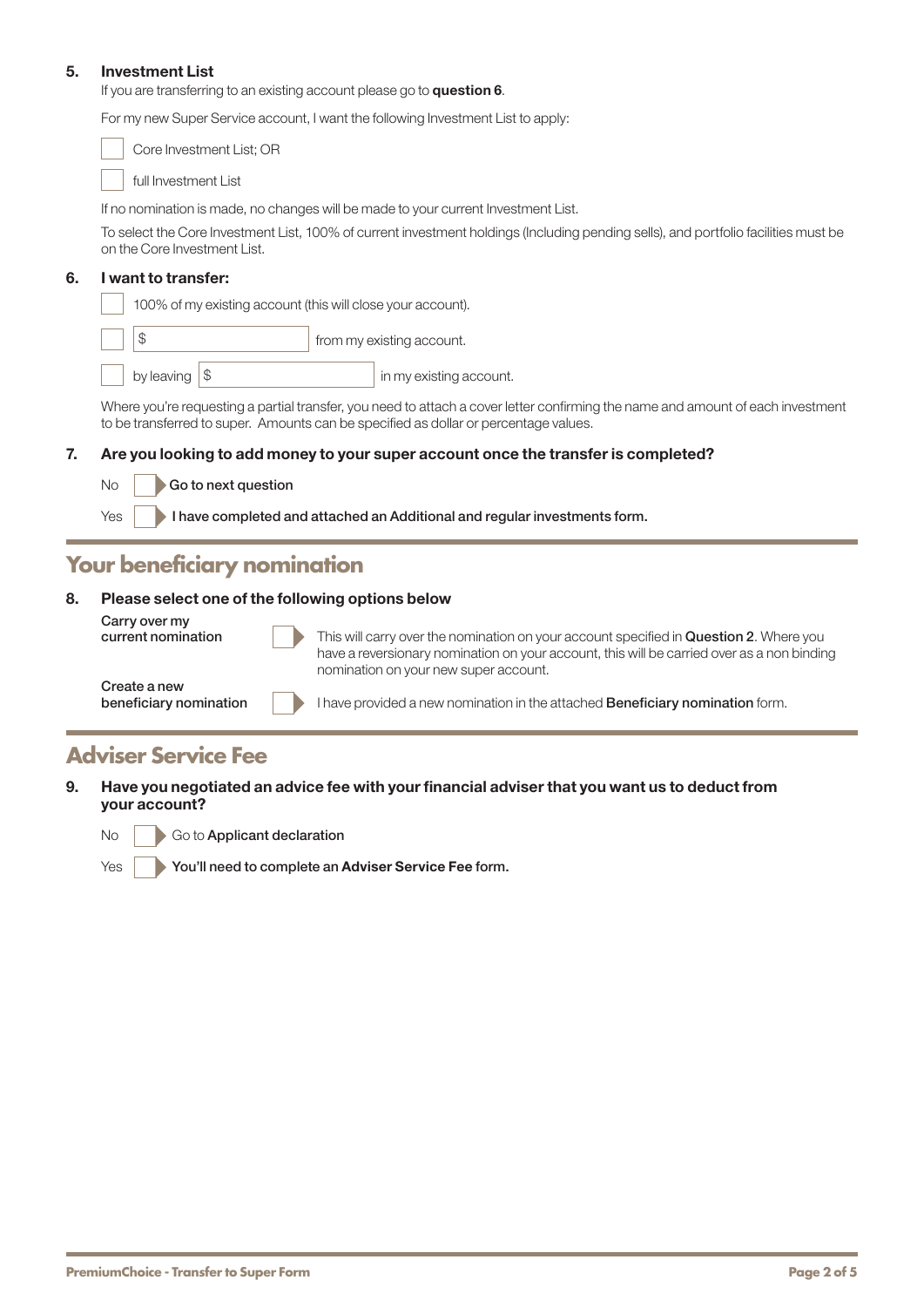# **Applicant declaration**

### Member acceptance

I have received and read the current Product Disclosure Statement (PDS).

I understand that if the Core Investment List has been selected on my target account, but an option outside the Core Investment List is held, I accept that I will pay the administration fees applicable to the full Investment List.

I apply to open a Superannuation account in my capacity as a member of the PremiumChoice Retirement Service (the Fund) on terms set out in the Trust Deed for the Fund and this application form. I agree to be bound by the Trust Deed (as amended, supplemented or replaced from time to time) in respect of any interest that I hold at any time in the Fund.

I am eligible to contribute to the Fund or have contributions made on my behalf. I acknowledge that it is my responsibility to be fully informed about any investment I consider for inclusion in my portfolio at all times.

#### Applicant declaration

As far as I am aware, everything I have provided in this form is true and complete, and if there are any changes to this information in the future, I will advise the Trustee as soon as possible.

#### Offer within Australia

I understand that this offer is made in Australia in accordance with Australian laws and my account will be regulated by these laws.

#### Understanding investment risk

An investment in MLC is subject to investment risk including possible delays in repayment and loss of income and capital invested.

• I acknowledge and accept that where I have invested into an illiquid investment option or an investment option I have has become illiquid, then the Trustee may take longer than 30 days to sell down my investment option.

#### Investment strategy

I instruct the Trustee to transfer the investments held in my PremiumChoice Retirement Service account/s. In giving this instruction I have considered the information disclosed in the Investment Menu, all current PDS and other disclosure documents for each investment selected, and determined the investments are appropriate for me.

#### My financial adviser

I appoint my financial adviser to transact on my behalf, issue investment and corporate action instructions, obtain and receive information and reports about my account and investments.

I understand the Trustee may refuse to act on my financial adviser's instructions and requests for information. Any withdrawal requests payable to a third party must be provided by me. I understand that the Trustee may vary the terms of my financial adviser's appointment by giving prior notice to me.

I agree to release, discharge and indemnify the Trustee from and against any liabilities, costs or losses that may occur in connection with my financial adviser's appointment.

#### Beneficiary nomination

I've read and understood the information provided in the PDS.

I request the Trustee accept my beneficiary nomination. I understand I should review my nomination regularly, especially when my circumstances change (eg marriage, having children or any other life-changing event), to ensure my nomination is always up to date.

#### **Statements**

I agree to six monthly and annual statements and transaction confirmations being made available at [investinfo.com.au/](http://investinfo.com.au/premiumchoice) [premiumchoice](http://investinfo.com.au/premiumchoice)

#### Cooling-off

I understand that if this product does not suit me, I have 14 days after opening the account to advise the Trustee to close my account. For further information on cooling-off, please refer to the current PDS.

#### Notification of changes

I acknowledge and agree that without limitation, the Trustee may give me notice of any material change to a matter or significant event in respect of my account or interest in the Fund (however described) ( an Event Notice) by either (in its discretion):

- sending the Event Notice to an email address as notified from time to time by me or my agent to the Trustee or its agent; or
- making the Event Notice available for free download (by me or my agent) at [investinfo.com.au/premiumchoice](http://investinfo.com.au/premiumchoice)

I acknowledge and agree that:

- the Trustee may provide me with PDS updates of information that is not materially adverse (Non-Adverse Updates) by making available such Non-Adverse Updates for free download by me or my agent at [investinfo.com.au/](http://investinfo.com.au/premiumchoice) [premiumchoice](http://investinfo.com.au/premiumchoice); and
- I will not receive advance notice of Non-Adverse Updates and can obtain on request from the Trustee at no charge, a paper copy of any Non-Adverse Update.

#### **Privacy**

I acknowledge that I have access to the IOOF Group's Privacy Policy and agree that any member of the IOOF Group may collect, use, disclose and handle my personal information in a manner set out in the IOOF Group's Privacy Policy available at [investinfo.com.au/premiumchoice](http://investinfo.com.au/premiumchoice)

#### Signature of Applicant or Attorney

Name

| Date (DD/MM/YYYY) |  |  |  |  |  |
|-------------------|--|--|--|--|--|
|                   |  |  |  |  |  |

If signed under Power of Attorney: Attorneys must attach a certified copy of the Power of Attorney and identification for themselves (go to [investinfo.com.au/premiumchoice](http://investinfo.com.au/premiumchoice) to download the relevant identification form) if not already supplied. The Attorney hereby certifies that he/she has not received notice of any limitation or revocation of his/her Power of Attorney and is also authorised to sign this form.

Power of Attorney documents can't be accepted by fax.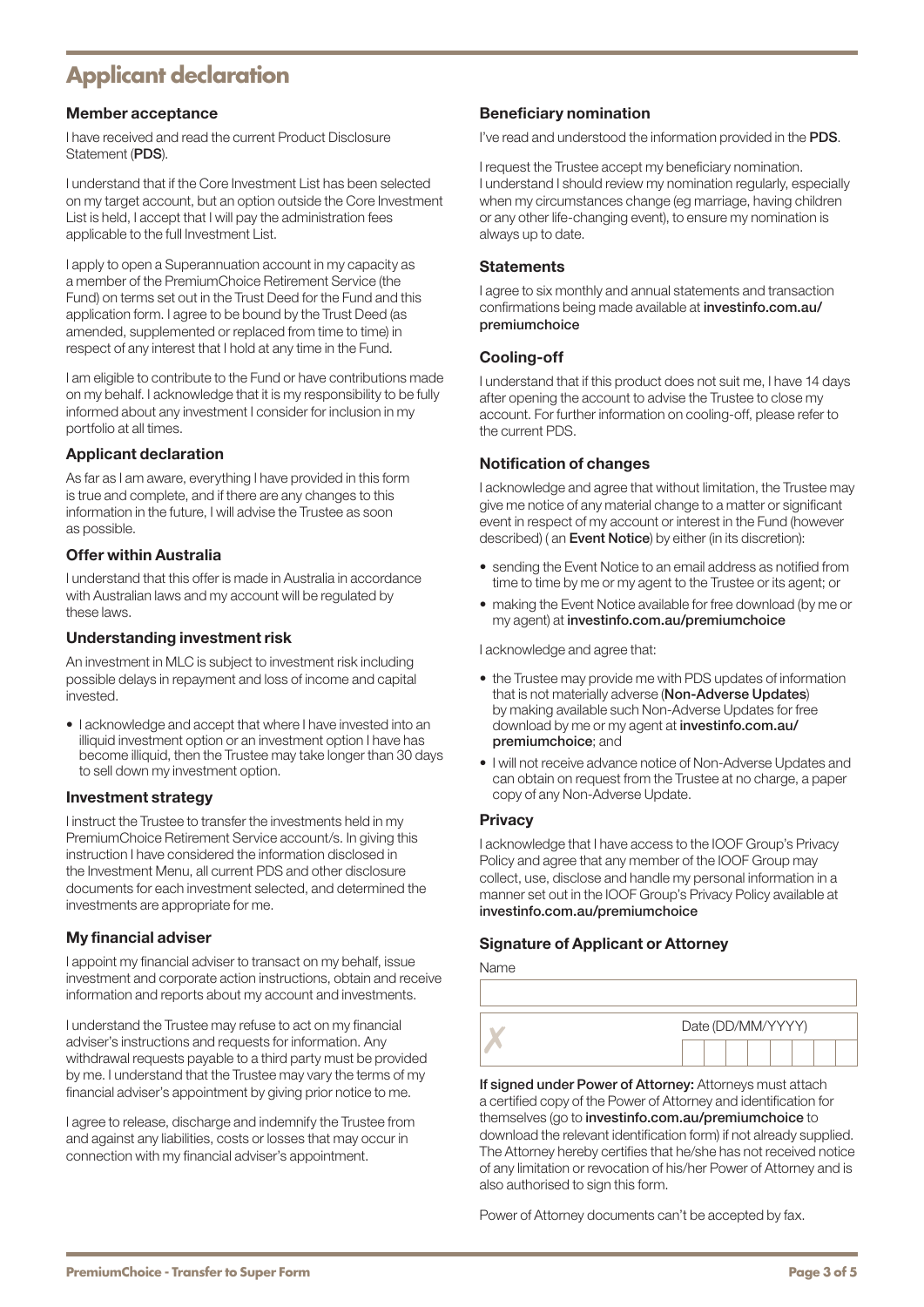# **Send us your form**

Please scan and email your completed, signed and dated form to us at [premiumchoice@investinfo.com.au](mailto:premiumchoice@investinfo.com.au), fax to 03 9869 1595 or you can mail it to:

#### PremiumChoice Client Services GPO Box 1610 MELBOURNE VIC 3001

If you have any questions, please speak with your financial adviser, call us on 1300 880 054 Monday to Friday between 8.00 am and 6.00 pm (AEST/AEDT) or visit [investinfo.com.au/premiumchoice](http://investinfo.com.au/premiumchoice)